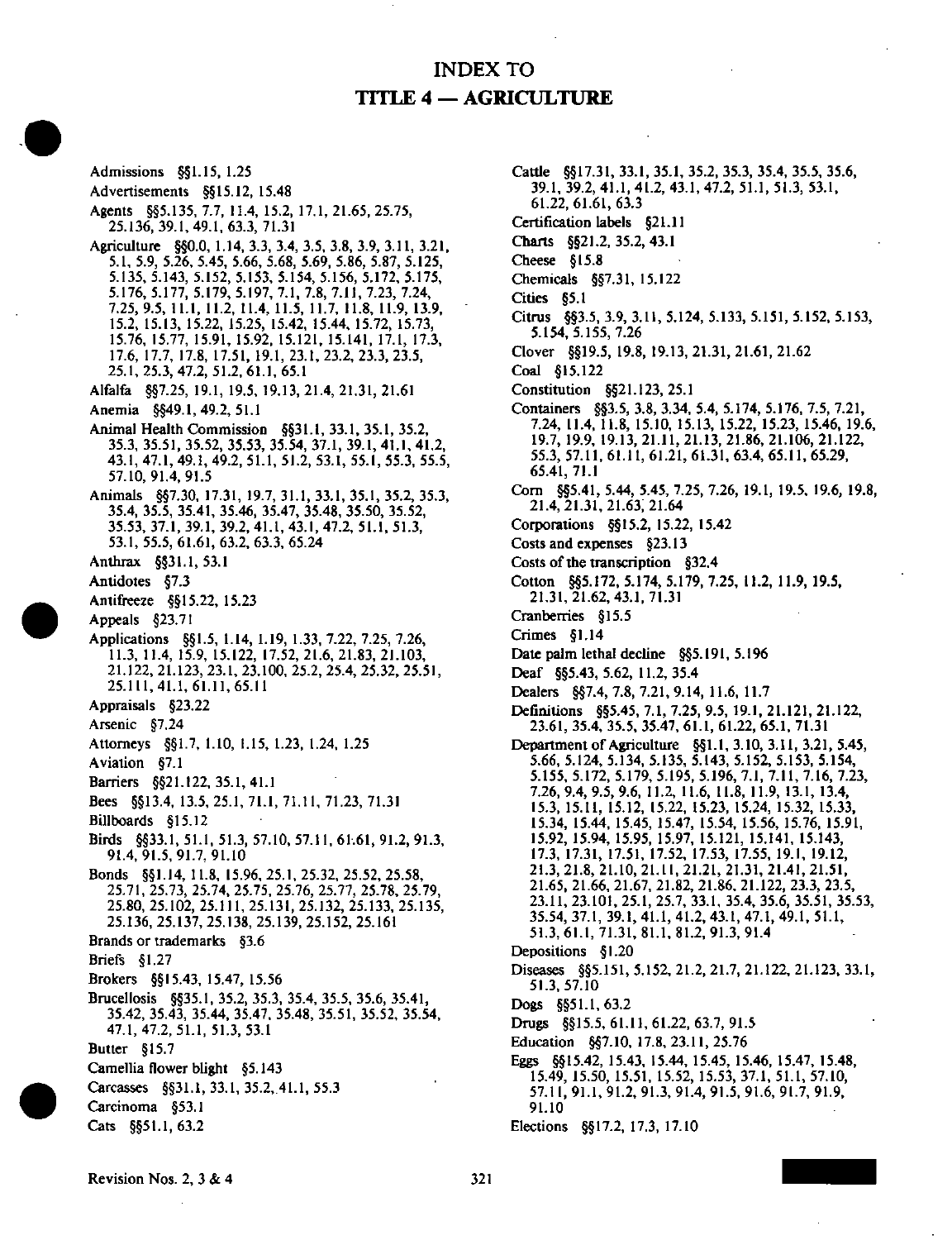Encephalomyelitis §57.10

Endorsements §63.2

Energy §15.122

Engineers §5.3

- European Brown Garden Snail §§5.300. 5.301. 5.302, 5.303
- Evidence §§1.5. 1.20. 1.22, 1.27, 1.29, 3.2, 15.74, 21.2, 21.7, 21.13, 21.65. 21.123, 25.1, 25.72, 25.75, 25.76, 25.78. 25.111, 25.132, 25.137, 25.161, 35.2, 35.3, 35.42. 41.1. 43.1, 47.2, 51.1, 51.3, 53.1, 55.1, 55.4, 57.11, 61.11, 61.61, 63.2, 63.7, 71.31, 91.3, 91.7
- Fairs and exhibitions §§35.4,35.5, 51.1, 51.3
- Family Farm and Ranch Security Program §§23.1, 23.3, 23.5,23.101
- Feed §§3.39, 5.45, 15.10, 15.122, 17.31, 19.7, 23.3. 33.1, 35.1. 41.1, 61.1. 61.2, 61.11, 61.21, 61.22, 61.23, 61.42, 61.61, 63.1, 63.5, 63.7, 65.1, 71.31
- Fees §§1.14, 1.26,3.3,7.4,9.4, 11.2, 11.6, 11.7, 11.8. 15.11, 15.47, 15.54, 17.31, 19.1, 19.9,21.11,21.31. 21.83, 21.103, 21.122, 21.123, 23.13, 25.32, 25.75, 25.80. 25.136, 25.139, 35.51, 53.1, 61.31, 65.41, 65.42, 71.22
- $F = 61.111251$   $8905.24, 05.25, 05.42$
- Fire ant quarantine §5.1
- Fish §§25.1,25.55,25.56,63.3
- Hies §55.3
- Food §§15.8, 15.42, 17,52, 17.55, 19.7,23.3,55.3,61.11,
- Forms §§1.11, 1.14, 3.21, 5.172, 7.7, 7.8, 9.5, 11.4, 11.7, 11.8, 15.11, 15.47, 15.56, 15.76, 15.122, 21.6, 21.9, 11.8, 15.11, 15.17, 15.56, 15.10, 15.122, 21.6, 21.5, 1<br>21.11.21.13.21.86. 21.106.61.23.65.21.65.42.81. 21.11, 21.13, 21.86, 21.106, 61.23, 65.21, 65.42, 81.2
- Fruits §§3.5,5.44,5.45,15.5
- Fuel §§15.12, 15.121, 15.122, 55.3<br>Fuel site = 800.30 5.16.6.10+ 3.1
- Fumigation §§5.25, 5.45, 5.124, 7.11, 21.82, 91.7
- Garbage §§51.1,55.3
- Gasoline §15.12
- Glanders §33.1
- Goats §§17.31, 35.1, 39.1, 39.2, 51.1, 51.3, 61.22, 63.3
- Governor §§41.2,59.1,65.1
- 
- Grades §§3.9, 9.13, 15.51, 21.123, 25.1<br>Grain §§5.44, 5.45, 15.71, 15.72, 15.73, 15.74, 15.76, Grain §§5.44, 5.45. 15.71, 15.72. 15.73. 15.74, 15.76, 15.77, 15.91, 15.92, 15.94, 15.95, 15.96, 21.31, 21.66, 25.1<br>Harvesting §§3.22, 7.25, 21.9, 21.65, 21.86, 21.106
- 
- Health §§7.11, 7.17, 7.25, 7.30, 7.31, 9.13, 17.31, 19.7, 33.1, 35.1, 35.2, 35.3, 35.4, 35.6, 35.46, 35.53, 35.54, 41.1, 41.2, 43.1, 47.1, 47.2, 51.1, 51.2, 51.3, 53.1, 41.1, 41.2, 43.1. 47.1, 47.2, 51.1, 51.2, 51.3, 53.1, 57.11,71.31,91.3,91.4,91.10
- Hearings §§1.20,25.5,41.1
- Herbicides §§11.2, 11.4, 11.5, 11.6, 11.7, 11.8, 11.9
- Hides §§33.1, 41.1
- Highways §5.141
- Hogs §17.31
- Horses and mules §17.31
- Indemnification §43.1
- Ingredients §§7.3, 7.18, 7.24, 7.30, 7.31, 61.1, 61.21, 61.22, 61.23, 61.42, 61.61, 63.2, 63.3, 63.4, 63.5, 65.28
- Insects §§7.21.21.2.21.123,55.3
- Inspections §§17.31, 21.8, 21.21, 21.31, 21.64, 21.82, 21.84, 21.104. 21.122, 21.123, 35.2, 41.1, 91.7
- Insurance §§7.14, 11.2, 11.8, 15.76, 15.145,23.12, 23.13, 23.41, 25.1. 25.75, 25.79, 25.136, 25.138
- Investigations §§17.3, 41.2
- Labels §§3.5, 3.7, 7.9, 7.21, 15.13, 15.22, 15.23, 19.9, 21.9, 21.10, 21.11, 21.12, 21.13, 21.14, 21.61, 21.86, 21.106,25.1,61.22,63.2,81.2
- Labor §§7.25, 7.26, 17.31, 21.65, 35.2, 41.1
- Laboratories §§15.24, 21.10, 21.122, 35.2, 49.1, 49.2, 51.1, 57.10 51.1, 57.10<br>Jelanica – M
- $\frac{1}{5}$  107 17 31 25.1 5.197, 17.31, 25.1<br>Livestock §§3.39, 7.21, 7.25, 15.10, 17.31, 23.3, 23.24,
- 25.1, 31.1, 33.1, 35.2, 35.4, 35.5, 35.46, 35.49, 35.50, 25.1, 31.1, 33.1, 35.2, 35.4, 35.5, 35.46, 35.49, 35.50, 35.51, 37.1, 39.1, 41.1, 41.2, 43.1, 47.2, 51.1, 51.2, 51.3,53.1,55.3,55.4,55.5
- Mange §§39.1,39.2

Markets §§9.6, 15.42, 25.1, 25.72, 25.74, 25.101, 25.132, 25.135, 25.151, 35.2, 35.49, 35.51, 47.2, 51.1, 53.1, 55.1, 55.4, 57.11,91.10

- Milk §§15.11, 15.32, 15.33, 15.34, 19.3. 23.3, 35.2, 35.3, 63.5
- Names §§1.11, 5.45, 17.10, 17.55, 19.7, 25.31. 25.76, 61.22,63.2,63.3,63.5
- Notice §§1.2, 1.5, 1.6, 1.8, 1.9, 1.10, 1.13, 1.14, 1.15, 1.17, 1.19, 1.20, 1.25, 5.1, 7.2, 7.15, 7.17, 7.26, 11.8, 15.24, 17.1, 17.31, 17.53, 19.11,21.122,21.123,23.41, 23.72, 25.31, 25.101, 25.151, 41.1, 47.2, 51.3
- Nurseries §§7.25,65.1
- Oil §§5.172, 5.174, 11.2, 19.7, 39.1, 55.3
- Oleomargarine §15.7
- Orders §§1.25, 21.123, 23.102, 25.8, 41.1. 41.2, 71.22
- Ornithosis §§33.1,57.10
- Parks §§25.55,25.56,25.75,65.1
- Partnerships §§15.2, 15.22, 15.42
- Pest Control Act §§5.26, 5.46, 5.87, 5.125
- Pesticides §§7.1, 7.2, 7.5, 7.8. 7.12, 7.14, 7.15, 7.21. 7.22, 7.24, 7.25, 7.26, 7.29, 7.30, 7.31
- Pets §63.7
- Poultry §§15.8, 15.10, 23.3, 25.1, 33.1, 51.1, 51.2, 51.3, 55.3, 57.10, 57.11, 61.22, 61.61, 63.3, 91.1, 91.2, 91.3, 91.4, 91.5, 91.6, 91.7, 91.8, 91.9, 91.10
- Process §§1.1. 7.2, 7.10, 7.13. 15.7, 15.122, 17.31, 23.3, 23.72,35.1,35.2,39.1,91.7
- Pseudorabies §§51.1, 51.3, 55.5
- Publication of notice §1.8
- Purchasing §§15.42,25.75,39.1,91.3
- Quarantined §§5.301, 5.302, 5.303
- Quarantined pesl §5.300
- Quarantines §§5.9. 5.69, 5.197, 31.1, 39.1, 41.2, 43.1, 51.1,55.5

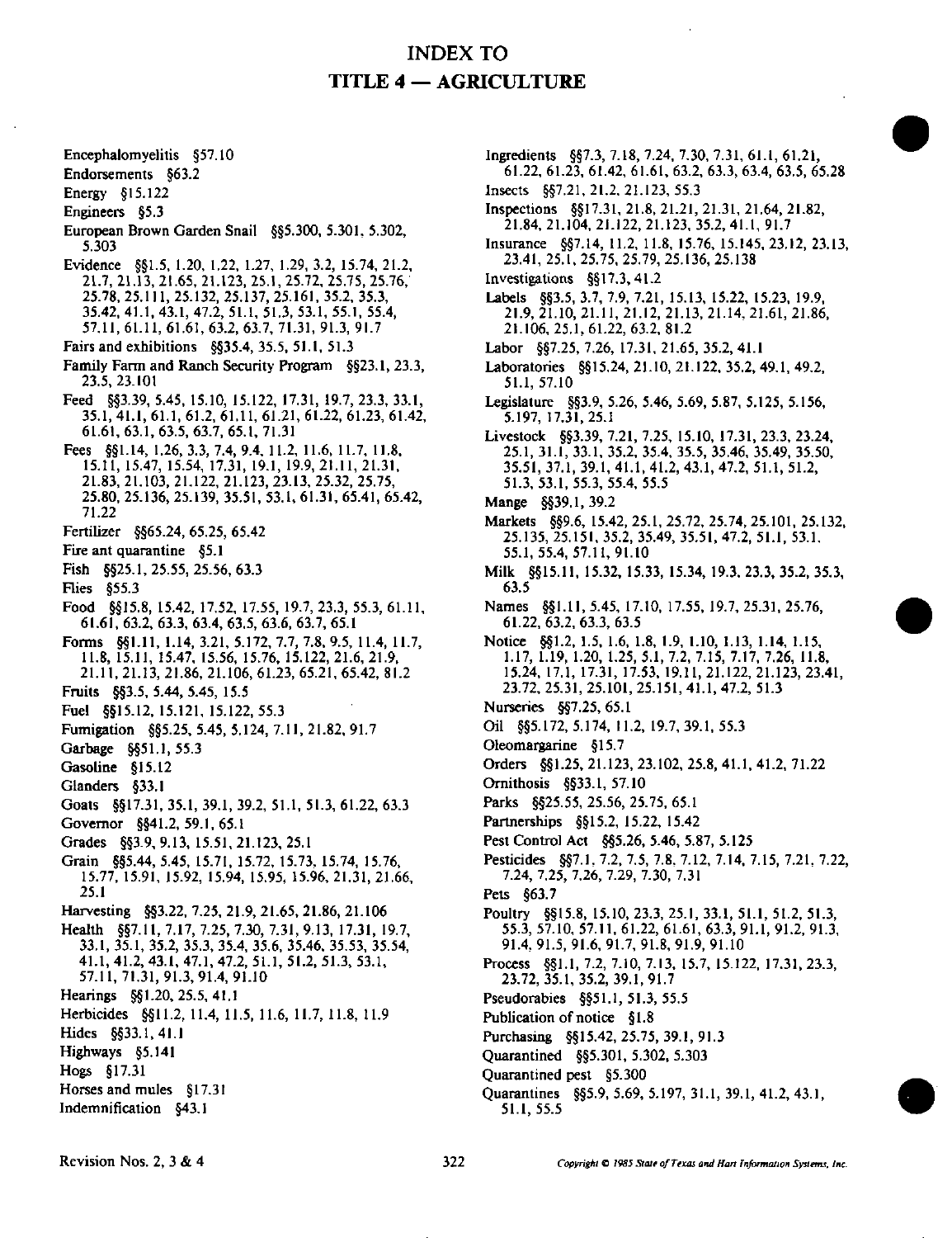## INDEX TO TITLE 4 — AGRICULTURE

Rabies §51.1 Records §§1.11, 1.25, 1.31, 5.45, 7.8, 7.9, 7.18, 11.6, 11.7, 11.8, 15.47, 15.72, 15.73, 15.93, 19.8, 19.9,21.9. 21.13, 21.122, 23.41, 35.1, 35.2. 35.51. 35.52, 41.1, 53.1,55.3.55.4.55.5,71.31,81.2 Refrigeration § 15.45 Registration §§1.I, 3.5, 7.2. 7.4, 7.6, 7.7, 7.8. 7.18, 7.30, 11.8, 15.9, 15.11, 15.23, 15.122,21.82.35.2,49.1.49.2, 51.1. 61.11, 61.22, 63.7, 65.11, 71.22, 91.9 Reports §§1.15, 3.21, 15.9, 23.11, 23.61, 35.1, 53.1, 65.42 05.42<br>..... Research  $§§7.11,7.25, 17.0, 35.2, 37.1, 41.1, 49.1, 63.1, 63.1, 63.1, 63.1, 63.1, 63.1, 63.1, 63.1, 63.1, 63.1, 63.1, 63.1, 63.1, 63.1, 63.1, 63.1, 63.1, 63.1, 63.1, 63.1, 63.1, 63.1, 63.1, 63.1, 63.1, 63.1, 63.1, 63.1,$ 63.2, 63.4<br>Retailers §§9.11, 11.7, 15.22, 15.42, 15.43 Rodents §§21.123, 55.3 Roses §§9.12, 9.13 Sales §§1.31, 3.21, 7.8, 9.6, 9.11, 11.7, 15.11, 15.12, 15.44, 15.47, 19.9, 21.14, 23.22, 25.80, 25.139, 51.1, 55.4, 57.11, 65.42, 91.10 Sanitation §§7.11, 7.28, 91.7 Scabies §§39.1, 39.2, 51.1, 53.1 Screwworms §§37.1, 51.1 Secretary of State  $§$ §15.95, 25.31 Securities §§25.79, 25.138 securities §§25.79,25.138<br>Seeds 885.93 5.179-10.1 Seeds §§5.83, 3.172, 19.1, 19.3, 19.3, 19.7, 19.6, 19.12, 19.12, 19.12, 19.12, 19.12, 19.12, 19.12, 1 19.13,21.1,21.4,21.121,61.1,61.61 Sheep §§17.31, 35.1, 39.1, 39.2, 51.1, 51.3, 53.1, 61.22, 61.61.63.3 Shipments §§3.2, 3.9, 3.36, 3.39, 5.25, 5.45, 5.66, 5.86, 5.155, 9.12, 15.23, 15.47, 37.1 Shipments of quarantined articles §5.303 Signs §§7.27, 7.28, 15.12, 55.5, 57.11, 71.11, 71.31 Slaughter §§17.31, 33.1, 35.1, 35.2, 35.4, 35.5, 35.6, SIAUGHTER §§17.31, 33.1, 35.1, 35.2, 35.4, 35.5, 35.6, 35.6, 35.6, 35.6, 35.6, 35.6, 35.6, 35.6, 35. 35.41, 35.45, 35.47, 35.48, 35.49, 35.51, 35.52, 35.53, 39.1, 41.1, 43.1, 49.1, 51.1, 51.2, 51.3, 53.1, 55.3. 55.4,

Stamps §§3.5, 3.21 Storage §§5,45, 5.68. 7.3, 7,11, 7.21, 7.22, 15.11, 15.42, 15.53, 15.74,71.1 Subpoenas §§1.20, 1.26 Sunflowers §7.25 Swine §§33.1, 35.1, 35.41, 35.42. 35.43, 35.44, 35.46, 35.47, 35.48, 35.49, 35.52. 35.53, 35.54, 51.1, 51.3, 53.1, 55.1, 55.3, 55.4, 55.5. 61.22, 61.61, 63.3 Temperature §§5.25, 7.18, 15.49, 21.122, 33.1, 39.1, 51.1,51.3,55.3 Texas Department of Agriculture §5.303 Ticks §§41.1,51.1,53.1<br>Ticks §§41.1,53.1 Tomatoes  $^{8}$ 3.34, 3.39, 3.30, 3.37, 3.30, 3.37<br>The demonds  $^{8}$ 88.6, 3.4, 30.3 Trademarks §§3.5,3.7,19.7 Tuberculosis §§33.1, 43.1, 51.1, 57.10 Vaccinations §§47,2, 53.1 Venezuelan equine encephalomyelitis §51.1 Veterans §25.1 Veterinarians §§35.1, 35.51,43.1, 47.1, 49.1, 51.1, 51.3, 53.1<br>Warehouses §25.1 Warrants  $§$ §7.14, 41.1 Water §§5.25, 5.196, 7.28, 11.4, 11.8, 15.23, 17.31, 19.6,  $\frac{1}{19.8}$ , 33.1, 41.2, 53.1, 61.1, 63.3, 65.1, 65.21, 65.24,  $19.3$ ,  $1.3$ Water supply §7.21 Weeds §§11.6, 19.1, 21.7, 21.82, 21.84, 21.85, 21.87, 21.105, 21.106, 21.123 Weighers §15.141 Weights and measures §§3.10, 15.2, 15.3, 15.12, 15.22,  $15.24$ Welfare §§1.11, 1.18, 19.7 Witness fee §32.5 Witness fees §32.4 Witnesses §§1.10, 1.15, 1.20, 1.22, 1.24, 41.1

55.5,57.11,61.22,61.61